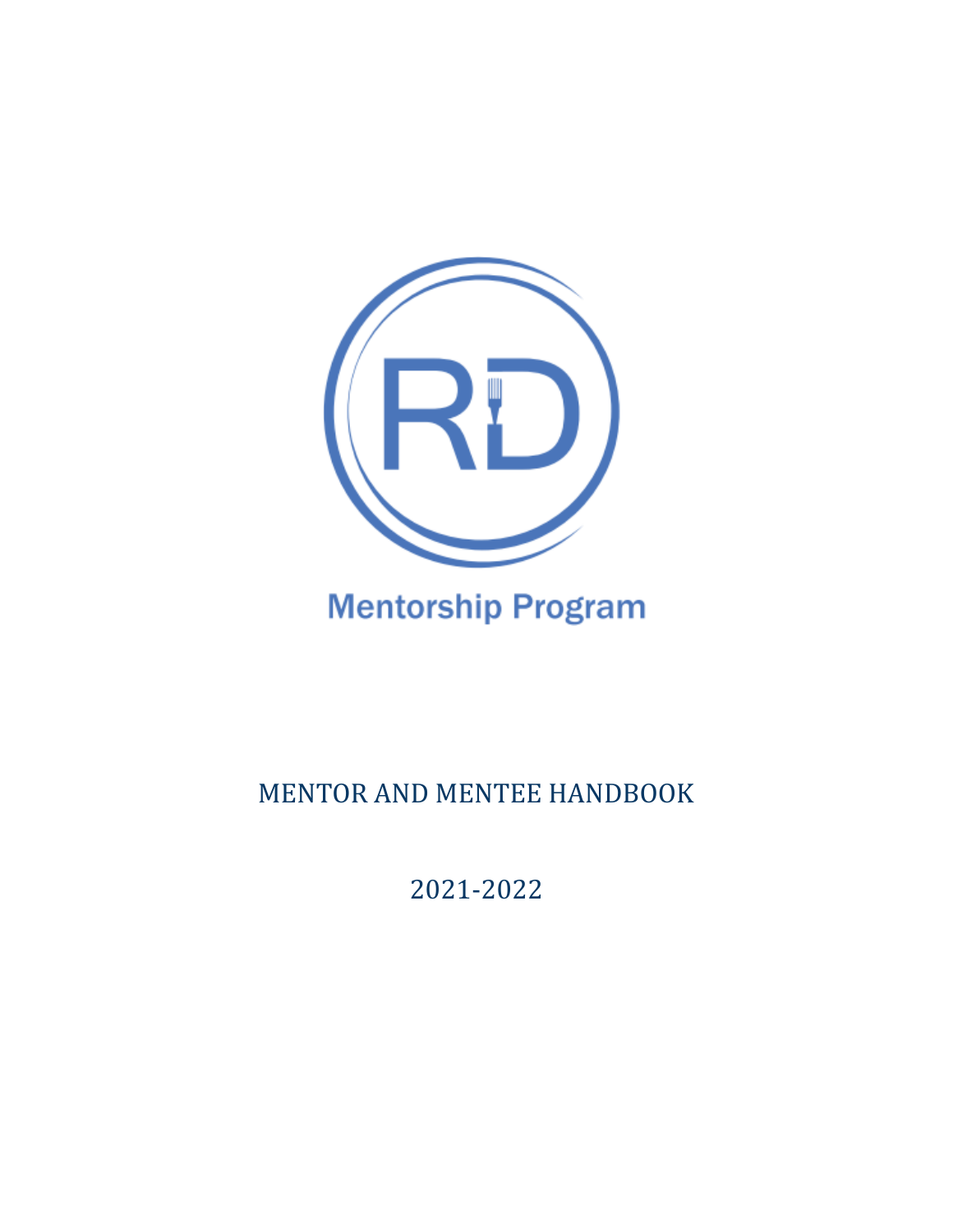Dear Mentors and Mentees,

The RD Mentorship Program strives to create opportunities for undergraduate and graduate nutrition students and registered dietitians (RDs) to expand their network and enhance the profession. The program also aims to help increase diversity and preceptors in the field. The goal of the mentoring program is to provide students hands-on experience working one-on-one with an RD and enhance mentoring abilities and professional development for the registered dietitians. We are pleased to have had a great response from both registered dietitians and undergraduate students excited to commit to the program and cannot wait to get started! This handbook has been created to help guide you through your mentoring relationship. Included in this document you will find an overview of the program and other information that will come in handy during your participation in the program. Do not hesitate to contact the mentorship program coordinators and/or principal investigators should you have any questions regarding this program; our information is below.

Once more, welcome and thank you for joining the program!

This program is launched nationwide and is currently only a virtual format.

#### Principal Investigators:

## **Kristen K. Hicks-Roof Ph.D., RDN, LDN, FAND** *Assistant Professor* Department of Nutrition & Dietetics University of North Florida 1 UNF Drive Jacksonville, Fl, 32224 P: (904)-620-5449 [hicks.roof@unf.edu](mailto:hicks.roof@unf.edu)

#### **Karen Beathard MS, RD, LD, FAND** *Senior*

*Lecturer, DPD Director* Department of Nutrition & Food Science Texas A&M University 102 Cater-Mattil/ 2253 TAMU College Station, TX 77843 P: (979) 845-4403 [karen.beathard@tamu.edu](mailto:kbeathard@tamu.edu)

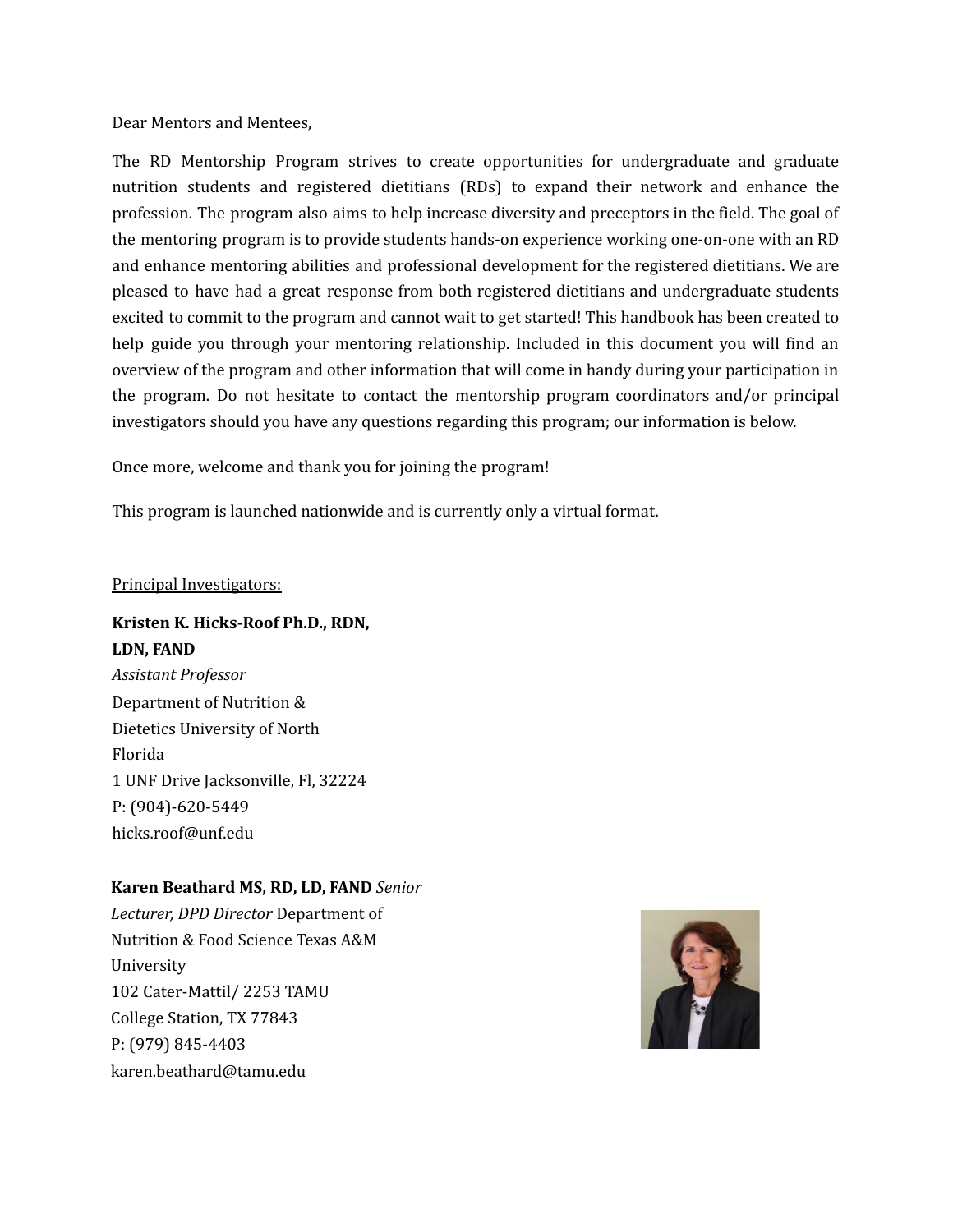## Program Coordinators:

#### **Camille Bell**

*Senior in the Texas A&M Didactic Program in Dietetics* camillebell@tamu.edu

#### **Elizabeth Culpepper**

*Senior in the Texas A&M Didactic Program in Dietetics* eculpepper00@tamu.edu

#### **Jenna Countryman**

*Senior in the UNF Nutrition and Dietetics Program* n01422703@unf.edu

**Katy McCary** *Senior in the Texas A&M Didactic Program in Dietetics* katymccary@gmail.com

## **Jordan Nichols**

*Senior in the UNF Nutrition and Dietetics Program* [n01238132@unf.edu](mailto:n01238132@unf.edu)









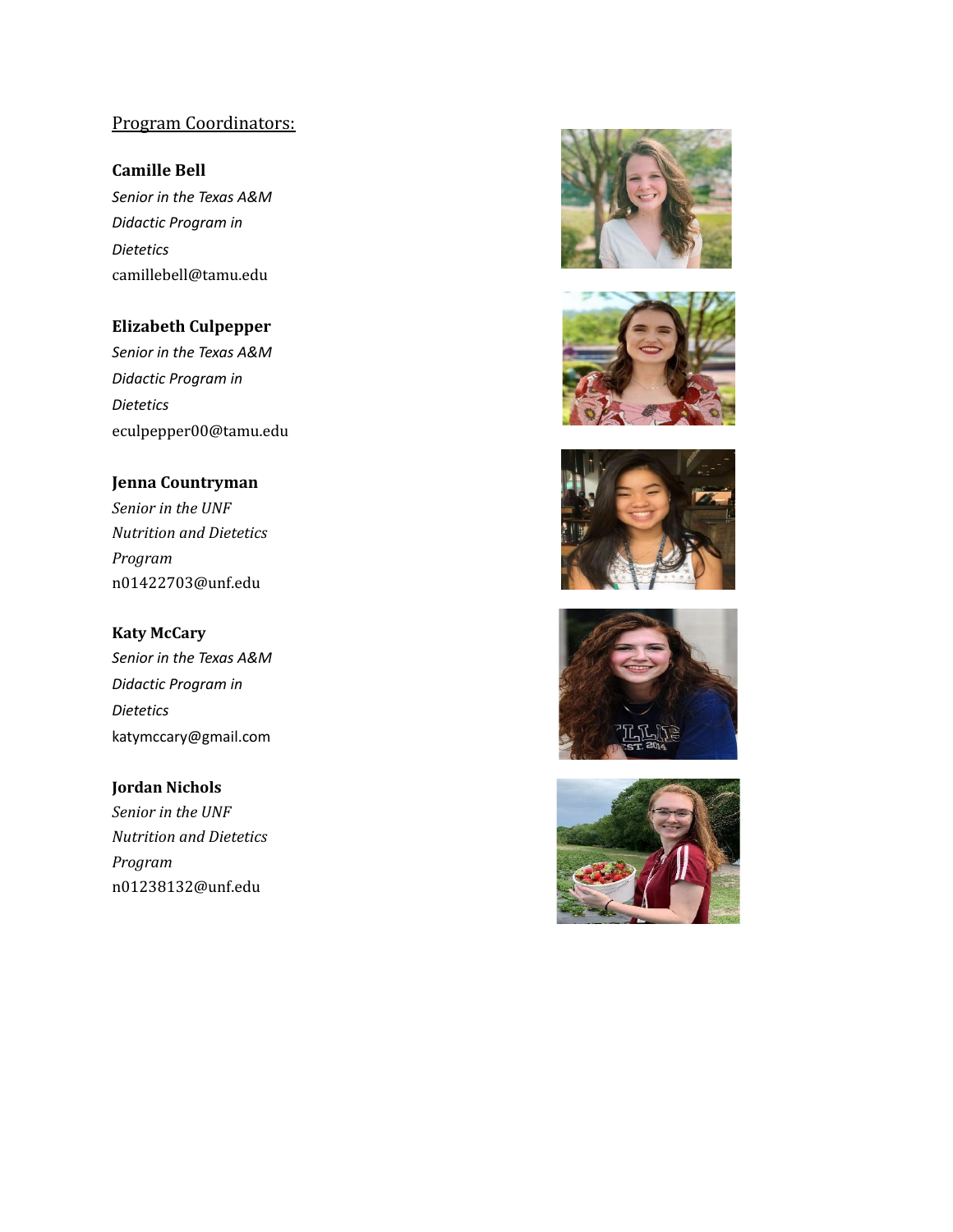#### **Overview of the Program**

#### *What is this program about?*

The RD Mentorship Program was created to help build bonds between registered dietitian (RD) professionals and nutrition students. Our main goal is to facilitate a professional experiential learning opportunity for nutrition students, while helping RDs on a project. RD mentors will be matched with undergraduate junior, senior or graduate nutrition students who are preparing to become registered dietitians. The main role of the RD mentor is to provide their mentee with advice on project-specific duties and/or career path guidance and professionalism, provide motivation and serve as a role model. The main role of the student mentee is to act with professionalism and create a relationship with their mentor to learn about the field of dietetics and assist them with identified projects.

## *What are the benefits of this program?*

For the mentor, this program is a great way to enhance your mentoring skills and gain valuable assistance on a project. Every commitment comes with responsibilities, so mentors are expected to act professionally when engaging with their mentee. For the mentee, this program provides the opportunity to gain experience working one-on-one with an RD. Ultimately, the mentor-mentee pair should work together to accomplish a project.

#### *What resources are provided to help assist mentors and mentees?*

- A Virtual Welcome Reception (two separate time options available)
	- o Designed to enhance communication and understanding of the logistics of the mentor-mentee program and promote professional networking.
	- o Wednesday September 22 at 6:30 pm CT/7:30 pm EST **OR** Thursday September 23 at 6:30 pm CT/7:30 pm EST
- Professional Workshops (two separate time options available for each)
	- o Designed to promote professional development for mentors and mentees and enhance communication among participants.
		- Fall Professional Development (2 options)
			- Wednesday October 27 at 6:30 pm CT/7:30 pm EST **OR**
			- Thursday October 28 at 6:30 pm CT/7:30 pm EST
		- Spring Professional Development (2 options)
			- Wednesday January 26 at 6:30 pm CT/7:30 pm EST **O**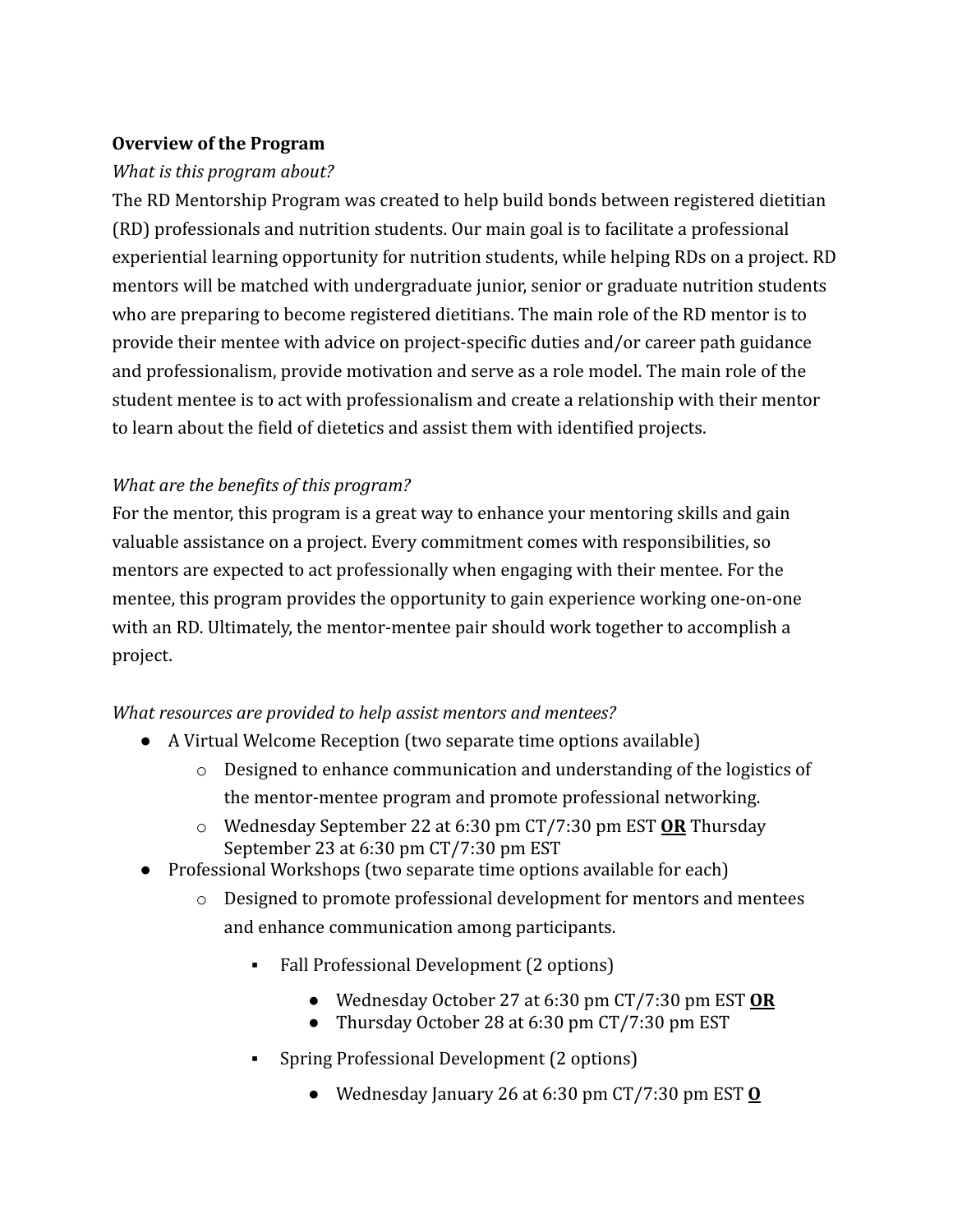- Thursday January 27 at 6:30 pm CT or 7:30 pm EST
- Closing Reception (2 options)
	- Wednesday April 6 at 6:30 pm CT/7:30 pm EST **OR**
	- Thursday April 7 at 6:30 pm CT/7:30 pm EST
- Mentor-Mentee Agreement
	- o Designed to help the mentee/mentor pair establish communication expectations, identify goals for this mentoring relationship, and outline skill areas to be enhanced or developed through this partnership.
- Mentoring Log
	- o Designed to help the mentee log topics discussed at meetings.
	- $\circ$  Intended to enhance communication and continuity by highlighting meeting content and projects.
- Mid-Semester Evaluation
	- $\circ$  Designed to provide feedback and allow for interim program modifications as needed.
- Program Website, **[https://www.rdmentor.com](https://www.rdmentor.com/faq-s)**
	- o Designed to enhance communication and provide digital resources and useful information throughout the mentor-mentee program.

## *Communication and Participation:*

Communication is a requirement of any successful relationship. Please reply to emails or other forms of communication within 24-48 hours and use professional etiquette. Be proactive! If you have suggestions, let us know.

## *Mentoring Meetings:*

Mentor-mentee virtual meetings are required at least once a month minimum and will be individually arranged by the mentor and mentee. The mentor pair can meet twice a month or more frequently if they choose, depending on what is acceptable with both participants.

## *Issues*:

If any issues arise between mentor and mentee, please contact the program coordinators immediately so we can assist in reconciliation of the situation. Issues may include, but are not limited to, lack of communication/responses from one party, disrespect, inappropriate language, failure to meet expectations of the program, etc.

#### **FOR MENTORS**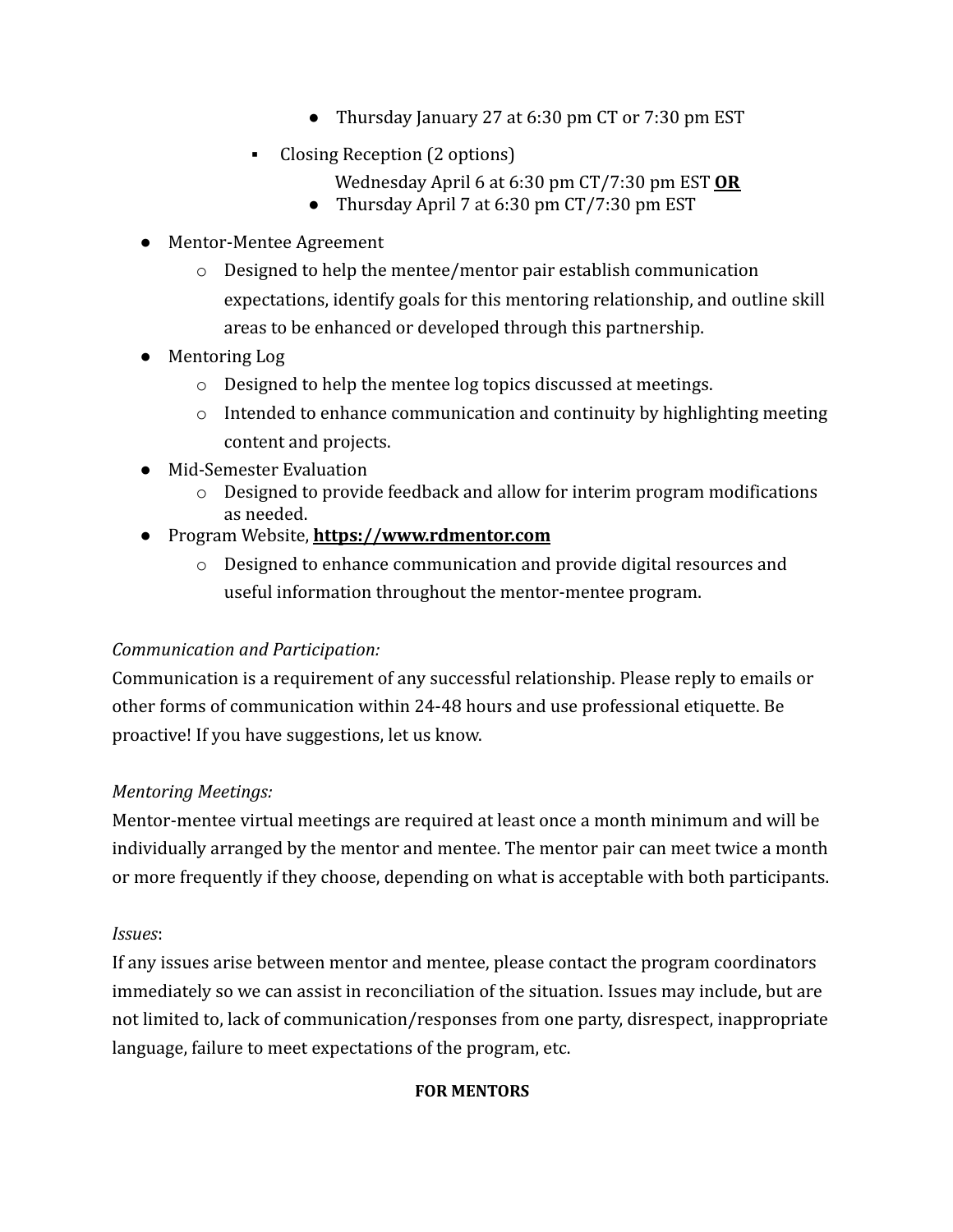## **How/Where to get started with your mentee:**

To begin, we suggest reaching out to your mentee within 24-48 hours after being matched. Start the conversation to determine the following:

- 1. When do you first plan to meet? How often do you want to meet?
- 2. Do you plan to meet on the phone, web meetings (zoom, Skype, FaceTime) or via email?
- 3. Set out your expectations from the get-go! (i.e., communication, email etiquette, professionalism, HIPAA etc.)
- 4. Describe your area of dietetics and what project-specifics you need help with (they may not remember from the application, there were a lot of RDs from which they could choose).
- 5. What are their overarching or long-term goals in dietetics? (They may not know)
- 6. What skills/background experiences might they have to help you? Learn about your mentee and how to maximize their success in your project together.
- 7. Set goals and expectations together by assisting the mentee in completion of the mentor-mentee contract.

## Other potential areas of discussion may be:

*Dietetic Internship (DI) applications and the application process\*:*

- 1. Discuss the process of applying to DI programs and/or graduate degree programs and/or specialty certifications; provide guidance and professional tips for success.
- 2. How to research programs What are the characteristics of a good program (e.g., finances, reputability, location, etc.)?
- 3. Assist with application materials needed for your field (e.g., read and offer guidance on their personal statement, CV, letters of recommendation, etc.)
- 4. How to contact potential advisors and get letters of recommendation (perhaps you might consider writing a letter of recommendation for them after successful completion of the program.)

\*Please contact Karen Beathard [\(kbeathard@tamu.edu\)](mailto:kbeathard@tamu.edu) if you have questions or need assistance with DI match information.

## *Other suggestions:*

- 1. Share your background, values, goals, and needs.
- 2. Talk about your very first job and other experiences that might enrich your mentee's insight on RD internships, research, and the professional field.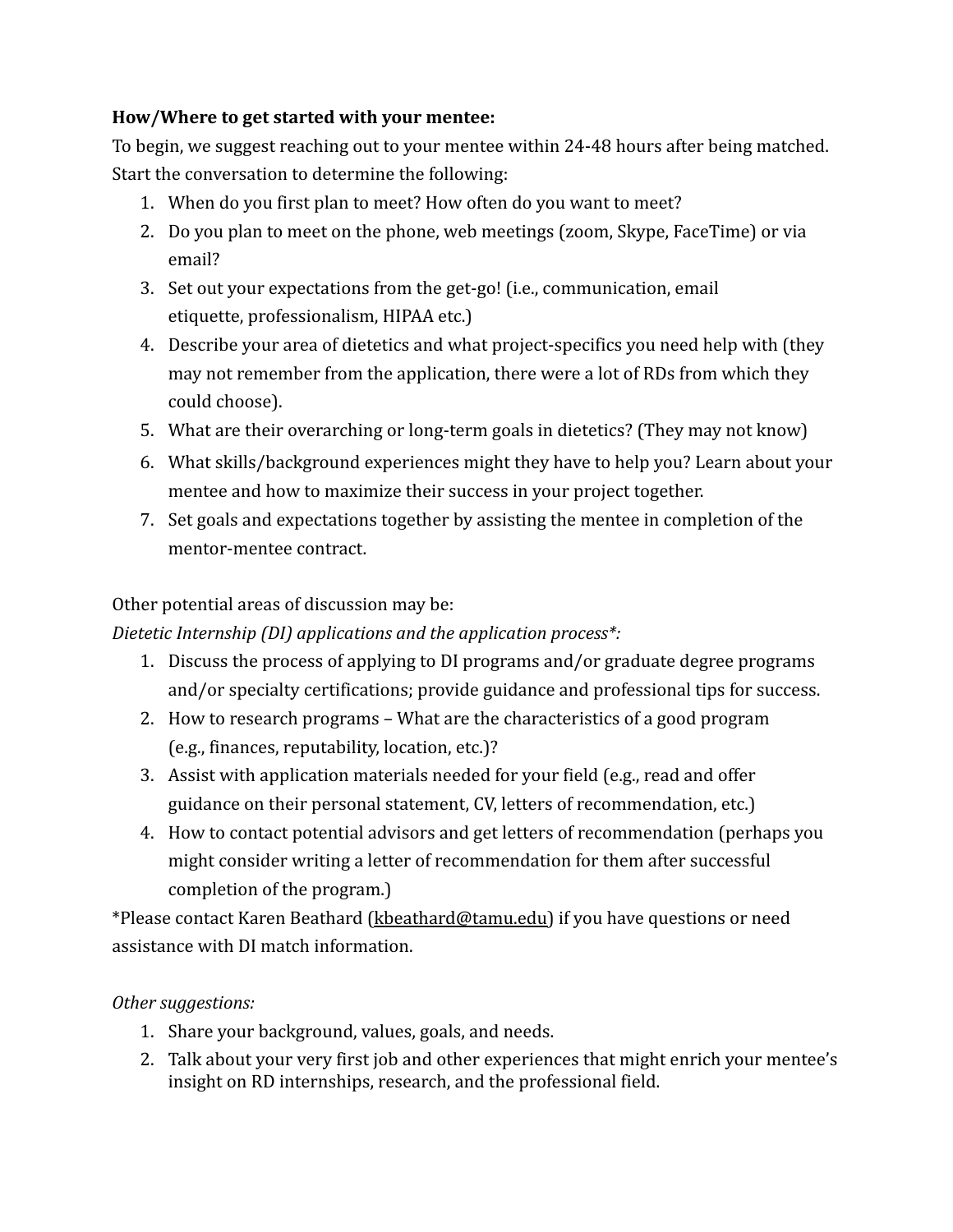- 3. Talk about life as a dietetics student vs. dietetics professional.
- 4. Look at your mentee's resume and cover letter and offer constructive criticism. The success of your mentoring relationship depends on you and your mentee.

Be an active listener, a cheerleader, a compassionate supporter, and a role model.

#### **FOR MENTEES**

#### **What is your Role as a Mentee?**

As a mentee participating in the RD Mentorship Program, you are expected to display professionalism and respect. As a mentee, you are also a representative of your university's nutrition department. You applied to be a part of this program and are expected to follow through with your commitment by engaging in communication, working with the RD you were matched with and accomplishing project goals.

#### *How to handle your mentee position:*

- 1. Be respectful, timely, flexible and use professional language.
- 2. Address your mentor by their preferred credentials. (Ph.D./DCN = Dr; Mrs.; Mr.; Sir.; Ma'am)
- 3. Communicate with your RD mentor using the preferred mode of communication.
- 4. Complete the mentor-mentee contract to set goals and expectations with your RD.
- 5. Discuss and understand the projects and assignments given to you by your RD. If something is unclear, ask your RD mentor for clarification.
- 6. Be clear about your time and effort commitments to the program and your ability to complete the tasks assigned.
- 7. If you have trouble understanding or agreeing with the given tasks, speak with your RD or contact the program coordinators through email ([rdmentorshipprogram@gmail.com](mailto:rdmentorshipprogram@gmail.com)).

#### *How to gain the most from your experience:*

- 1. Complete assigned tasks by the identified deadline and ask your RD mentor for feedback.
- 2. Get to know your RD! Prepare and ask relevant questions and listen. Use questions below for ideas.
	- a. What is the dietetic internship like? What does a typical workday look like for the RD?
	- b. What advice would the RD offer DPD students regarding the DI application process?
	- c. What are some challenges the RD faces in the professional field and how can future RDs prepare for them?
	- d. What skills are necessary for becoming a successful professional?
	- e. Depending on the area of focus that the RD has, what are some resources for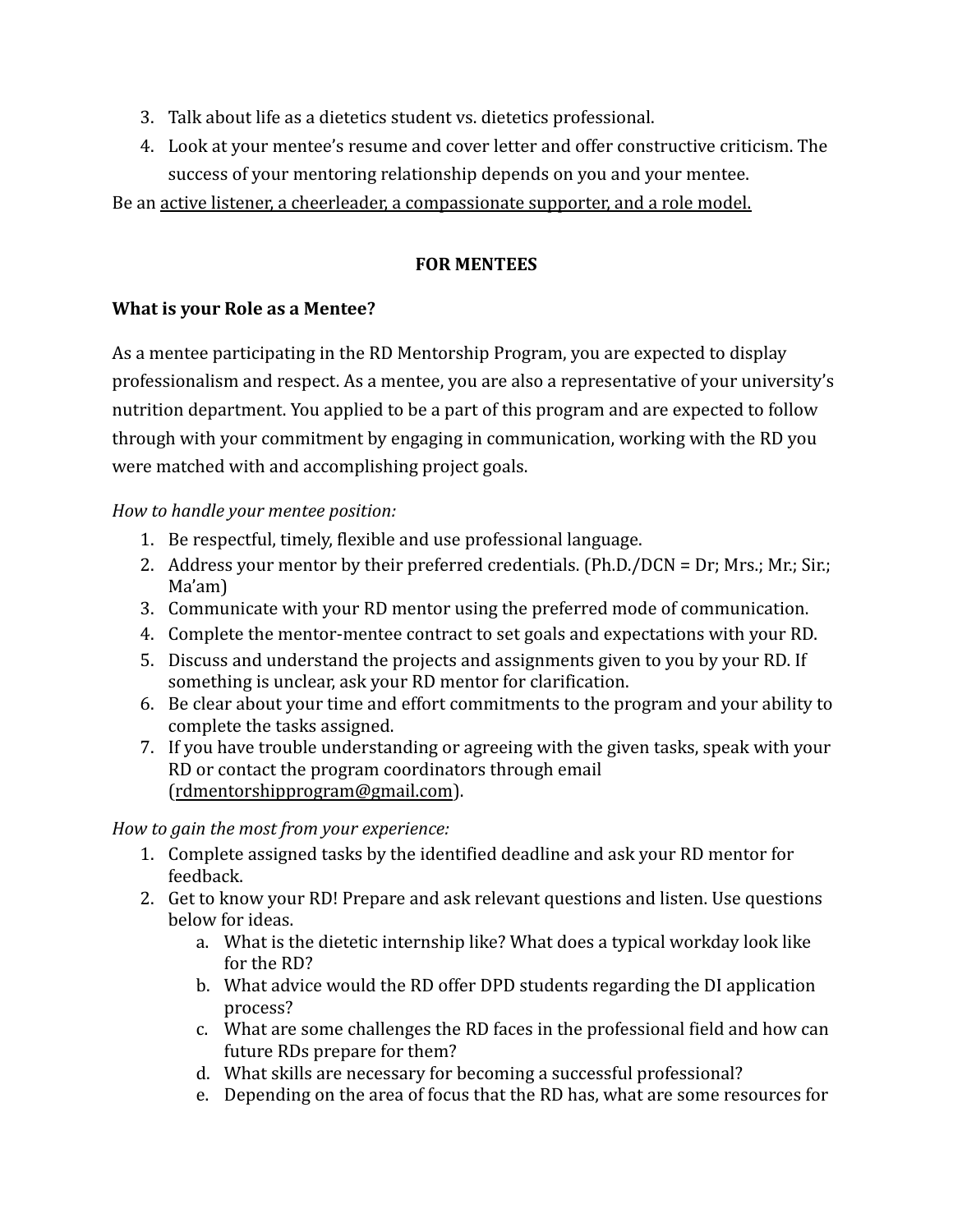specializing RDs?

- f. What are some good ways to manage finances through the dietetic internship and as a working professional?
- g. Where can the student seek advice while completing the dietetics program and dietetic internship?
- 3. Most importantly, think of this program as a growing experience for both involved.

Be eager to learn, actively listen, show willingness to work as a team player, be a strong communicator, display a positive attitude, and show gratitude to your mentor for mentoring you.

## **Research Overview**

## *What are the objectives of this research study?*

The objective of the study is to examine the outcomes from participating in a mentorship program. We would like to determine the benefits and perceptions on being a member of a mentoring partnership. We will be collecting qualitative and quantitative data to measure this. This study was approved by the University of North Florida Institutional Review Board (IRB 1143661-8).

Please visit our website: [https://www.rdmentor.com](https://www.rdmentor.com/)

*What requirements are there to participate in this study?*

- Sign the informed consent and complete the Pre-Perceptions of Mentoring Relationships Survey (September 2021)
- Students will submit monthly mentoring log \*see final page\* (September 2021- April 2022)
- Welcome Reception (2 options- register for ONE)
	- o Tuesday September 15 at 8pm EST
		- [https://unf.zoom.us/meeting/register/tJUlcO](https://unf.zoom.us/meeting/register/tJUlcO-przsoGdHn6xFzr3xHY3awa02MFco7)[przsoGdHn6xFzr3xHY3awa02MFco7](https://unf.zoom.us/meeting/register/tJUlcO-przsoGdHn6xFzr3xHY3awa02MFco7)
	- o Thursday September 17 at 7pm EST
		- [https://unf.zoom.us/meeting/register/tJMoceihpjgqGdfHtIbKvk9xhR](https://unf.zoom.us/meeting/register/tJMoceihpjgqGdfHtIbKvk9xhRtmh_6KovXa) tmh 6KovXa
- Fall Professional Development (2 options- register for ONE)
	- o Tuesday October 27 at 8pm EST
		- [https://unf.zoom.us/meeting/register/tJUvd-6hqj0iHNNfWSE6c](https://unf.zoom.us/meeting/register/tJUvd-6hqj0iHNNfWSE6c-nT1Au_xqYxmByB)[nT1Au\\_xqYxmByB](https://unf.zoom.us/meeting/register/tJUvd-6hqj0iHNNfWSE6c-nT1Au_xqYxmByB)
	- o Thursday November 5 at 7pm EST
		- [https://unf.zoom.us/meeting/register/tJcsde6gqDIvGNdDcgewMeqT](https://unf.zoom.us/meeting/register/tJcsde6gqDIvGNdDcgewMeqTxoK3GksGhDfq) [xoK3GksGhDfq](https://unf.zoom.us/meeting/register/tJcsde6gqDIvGNdDcgewMeqTxoK3GksGhDfq)
		- Complete the Mid-Semester Evaluation (November 2020)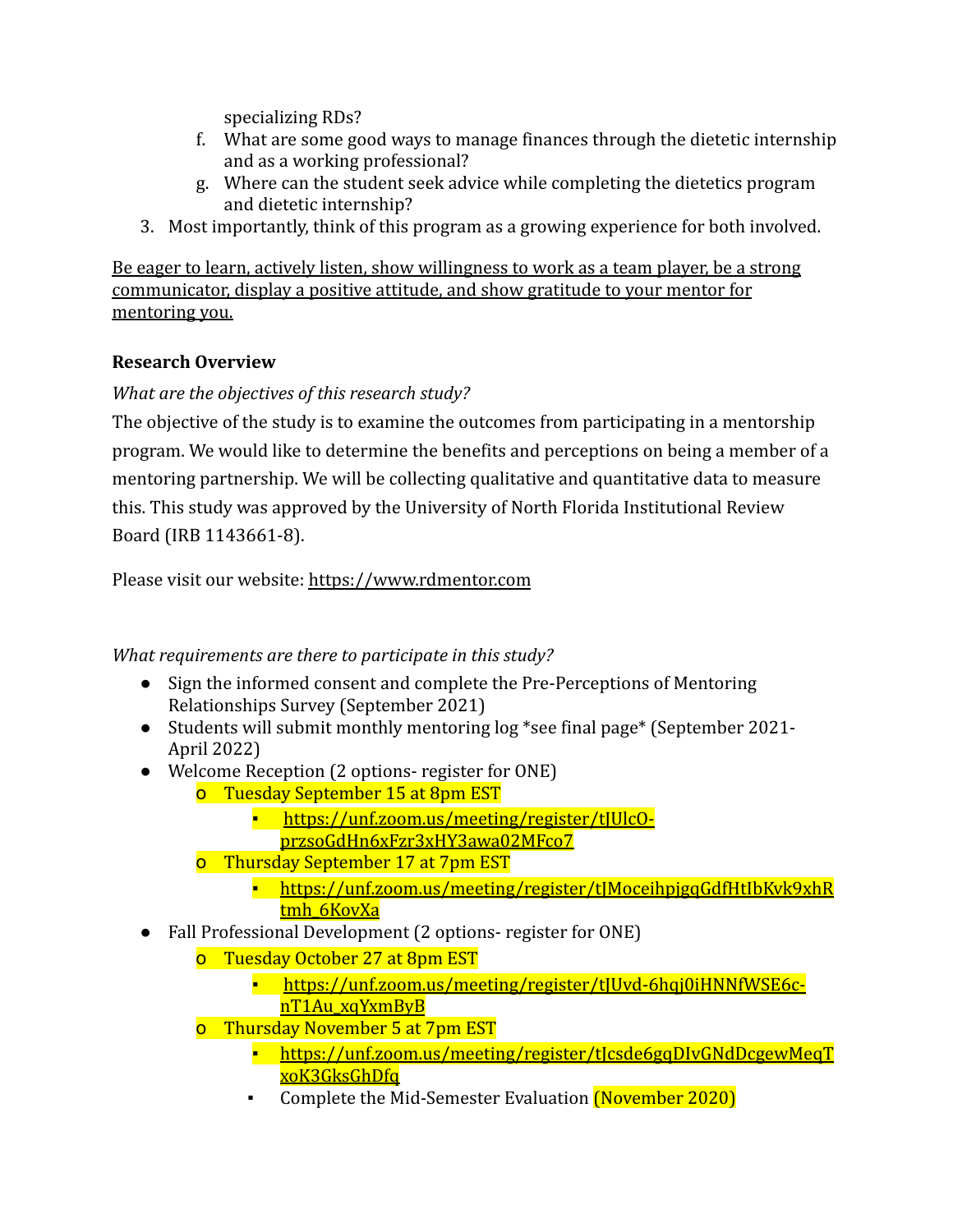- Spring Professional Development (2 options- register for ONE)
	- o Tuesday January 26 at 8pm EST
		- [https://unf.zoom.us/meeting/register/tJcrceuorjsvH9J2u3uAblT41R](https://unf.zoom.us/meeting/register/tJcrceuorjsvH9J2u3uAblT41RftpU4u7yuP) [ftpU4u7yuP](https://unf.zoom.us/meeting/register/tJcrceuorjsvH9J2u3uAblT41RftpU4u7yuP)
	- o Monday February 4 at 7pm EST
		- [https://unf.zoom.us/meeting/register/tJAqduCqrj0jGNO7EDUVLcs1](https://unf.zoom.us/meeting/register/tJAqduCqrj0jGNO7EDUVLcs1sM_B_G8Z_WoQ) [sM\\_B\\_G8Z\\_WoQ](https://unf.zoom.us/meeting/register/tJAqduCqrj0jGNO7EDUVLcs1sM_B_G8Z_WoQ)
- Closing Reception (2 options- register for ONE) o Tuesday April 6 at 8pm EST
	- [https://unf.zoom.us/meeting/register/tJErcO](https://unf.zoom.us/meeting/register/tJErcO-hqjotEtTi6bmmdYTmjlwUrH6lDbEi)
		- [hqjotEtTi6bmmdYTmjlwUrH6lDbEi](https://unf.zoom.us/meeting/register/tJErcO-hqjotEtTi6bmmdYTmjlwUrH6lDbEi)
	- o Thursday April 15 at 7pm EST
		- [https://unf.zoom.us/meeting/register/tJwqdeihqD8sHdTy0Gk3K7qL](https://unf.zoom.us/meeting/register/tJwqdeihqD8sHdTy0Gk3K7qLw9AOPpDcDjWy) [w9AOPpDcDjWy](https://unf.zoom.us/meeting/register/tJwqdeihqD8sHdTy0Gk3K7qLw9AOPpDcDjWy)
- Complete the End of Program Evaluation (April 2021)

## *What will I gain from being a part of this program?*

The direct benefits to you by participating in this program are gaining experience in the field of dietetics and/or being part of a mentorship program. The project that the mentor and mentee work on will be a hands-on experience to offer a look into life as an RD.

## *Will any personal information be used in this research program?*

No, the research study team is only using data collected from the surveys and program evaluation. There will be no direct ties to personal names and/or workplaces that are involved.

## *Is this a new program?*

No, this program has been undergoing pilot testing and evaluation for the past five years. This is the second year it will be launched on a broader scale and will be nationwide. There have been two published articles on the pilot programs that you may read if you choose. There is also one manuscript under review as of July 2020.

1) **Hicks-Roof KK.** Growing the Dietetics Profession via a Mentorship Program between Dietitians and Dietetics Students. *Nutr Today* 2018; 32(2): 89-91

2) **Hicks-Roof KK**, Beathard K. Development of a Sustainable Mentorship Program: Registered Dietitian Nutritionists Mentoring Undergraduate Dietetics Students. *J Allied Health* 2018; 47(2): e49-51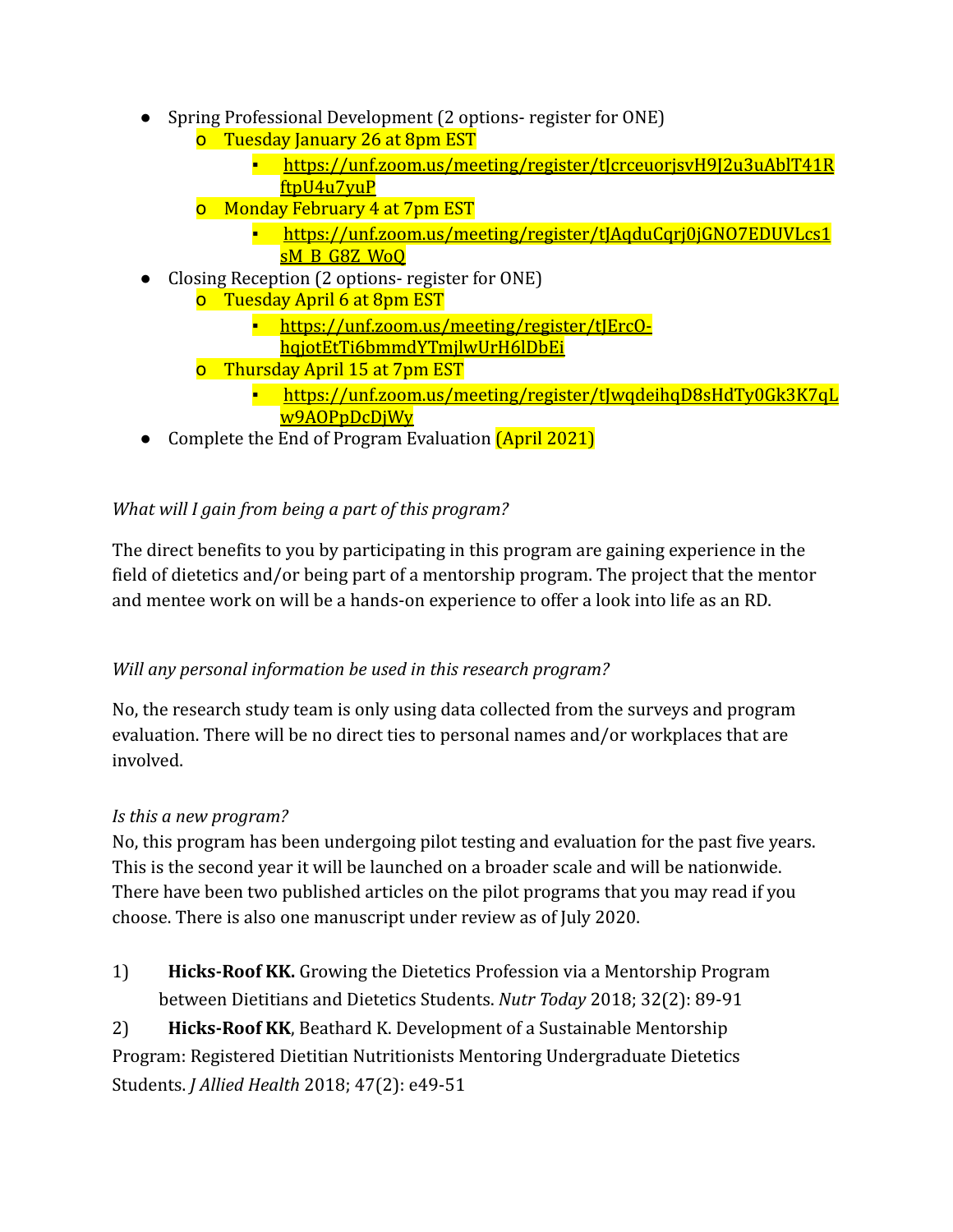#### Mentor/Mentee Agreement

#### **Purpose**

This Mentoring Agreement was created to help the mentee/mentor pair establish communication expectations; identify goals for this mentoring relationship; and outline skill areas to be enhanced or developed through this partnership.

#### **Goals for participation in the Mentor/Mentee Program**

|           | Mentee<br>My goal(s) for this program is/are to: $\blacksquare$ At the end of this                                                                                                                                                      |  |
|-----------|-----------------------------------------------------------------------------------------------------------------------------------------------------------------------------------------------------------------------------------------|--|
|           |                                                                                                                                                                                                                                         |  |
|           | Mentor<br>My goal(s) for this program is/are to: $\sqrt{\frac{2}{1}}$ At the end of this                                                                                                                                                |  |
|           | <b>Ground rules</b>                                                                                                                                                                                                                     |  |
|           | Meeting Frequency: We will meet_____________________________(minimum of once<br>monthly, e.g., every two weeks)                                                                                                                         |  |
|           | e.g., one hour minimum))                                                                                                                                                                                                                |  |
| $\bullet$ | Meeting Platform: Our virtual meetings will occur via____________________________(e.g.,<br>videoconference, phone and/or email; a variety of formats is acceptable)                                                                     |  |
| $\bullet$ | If either the mentor or the mentee must postpone or cancel a scheduled meeting, we<br>agree to _________________(method of communication - example: email the other<br>person at least_______hours prior to the scheduled meeting time) |  |
|           | If I have questions about a project, I will contact the other person via<br>(method of communication) within (specified)                                                                                                                |  |
|           | time)                                                                                                                                                                                                                                   |  |

Team Agreement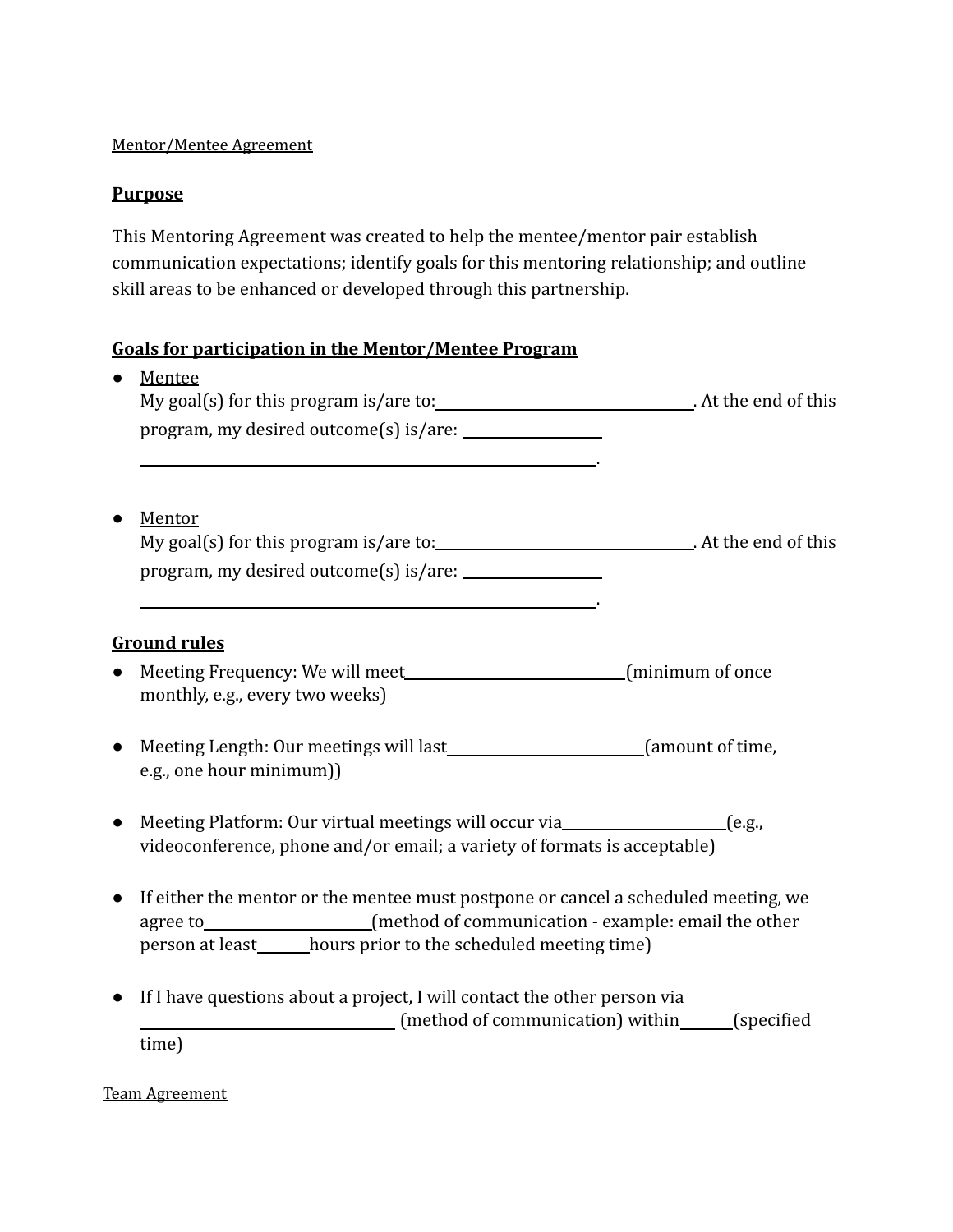As a mentee, I agree to do the following:

- To dedicate to learning and practicing new skills
- To seek to learn, improve and grow by asking questions and being open to honest feedback from my mentor.
- Clearly identify my goals in participating in this mentor/mentee program and come prepared to meetings.
- Prepare in advance of our mentor/mentee sessions by creating and bringing questions and ideas to the session.
- Accomplish agreed upon tasks by the identified timeline.
- Learn to use constructive criticism and feedback to further my professional development.
- Respect my mentor by showing up to meetings on-time and understanding when things come up.
- Maintain confidentiality of our relationship.
- To participate in professional development sessions provided by the research team.
- Honor ground rules established in this agreement.

As a mentor, I agree to do the following:

- Serve as a mentor and provide guidance, oversight, and encouragement.
- Provide constructive feedback regarding their progress, and experience.
- Meet virtually and communicate regularly with my mentee to review their progress and help them work toward identified goals.
- Respect my mentee by showing up to meetings on-time and understanding when things come up.
- Maintain confidentiality of our relationship.
- To participate in professional development sessions provided by the research team.
- Honor ground rules established in this agreement.

This agreement outlines the goals and expectations agreed upon by the mentor and mentee listed below. Although the thoughtful completion of this form was used, it is understood that items will change and adjust naturally to fit the needs of both parties as the mentoring relationship grows. Current plans are to revisit this document every \_\_\_\_\_\_\_\_(months) to adjust goals and dates given current accomplishments. If at any time during the duration of the mentoring contract one member of the mentoring pair does not feel like the other is able or willing to fulfill the items agreed to above, please contact the Mentor/Mentee Research Team at [rdmentorshipprogram@gmail.com.](mailto:rdmentorshipprogram@gmail.com)

| Name of Mentee:     |       |                     |
|---------------------|-------|---------------------|
| Mentee's Signature: | Date: | (may be electronic) |
| Name of Mentor:     |       |                     |
| Mentor's Signature: | Date: | (may be electronic) |